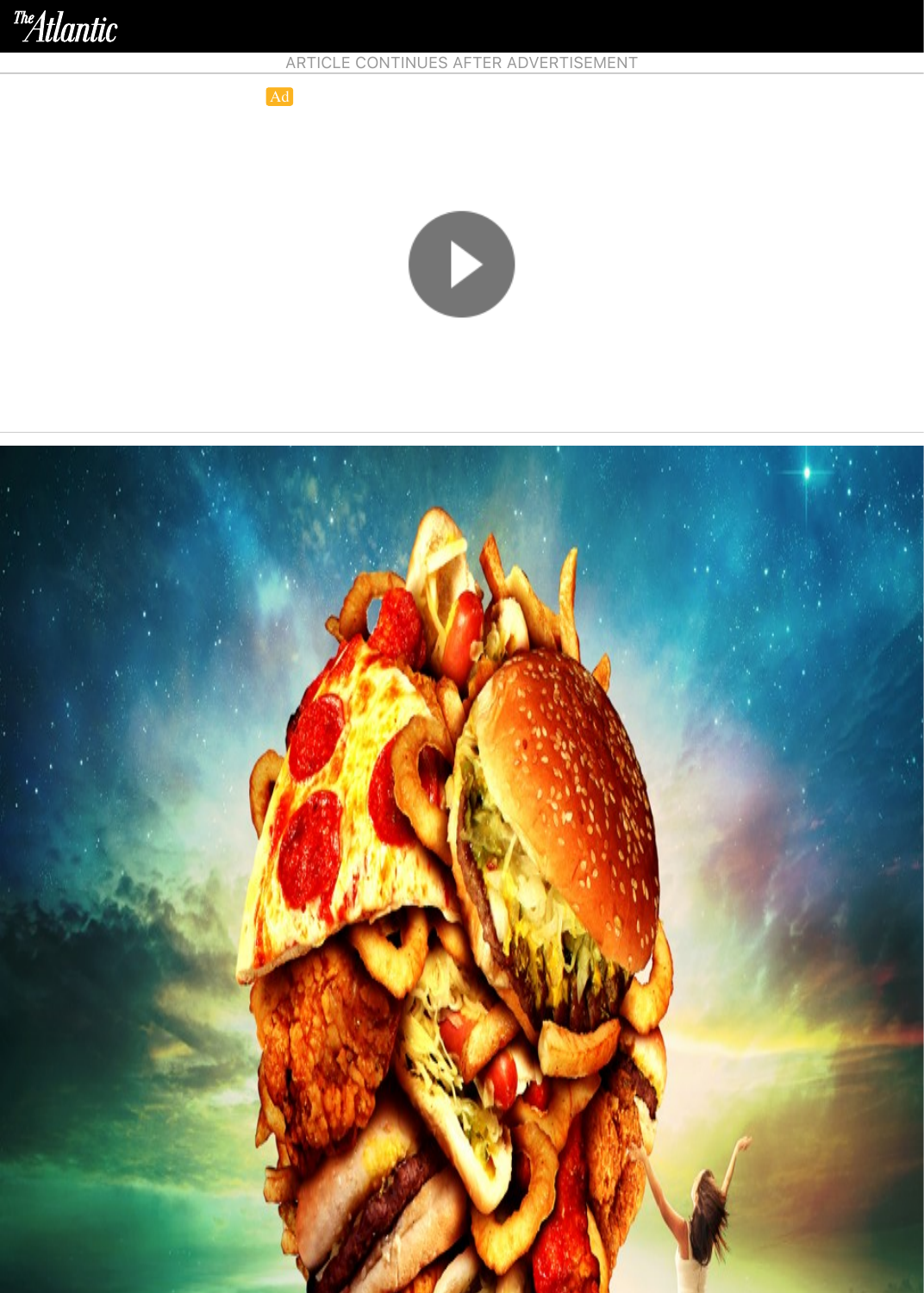

Lightspring / Amanda Carden / Shutterstock / The Atlantic

# The Curious Appeal of 'Bad' Food

In the age of Instagram-perfect dishes, why are there so many sites and blogs dedicated to culinary disasters?



Like The Atlantic? Subscribe to The Atlantic Daily, our free weekday email newsletter.

Email **SIGN UP**

We live in a time of food perfectionism. Experts shout culinary commandments from every direction: Daily meals, they say, must be ethically sourced, organic, raw, gluten-free, meat-free, dairy-free, protein-rich, low-fat, low in sodium, carbon neutral, dirt-encrusted, pre-soaked, and fair trade. It can be hard to keep track of all these contradictory gastronomic rules. On the one hand, cooking should be simple and traditional, something our great-grandparents could recognize. On the other, food should be chef-inspired, executed with masterful knife skills in a professional-grade kitchen. One should [eat with family](http://www.tuscookany.com/blog/the-pleasure-of-eating-together-the-italian-way/), clinking wine glasses over a long table in a Tuscan garden. One should eat alone, undistracted, carefully controlling for portion size. We ought to eat like cavemen: nuts, roots, and seeds. We ought to eat like spacemen: foams and sous-vide. And by no means should anyone eat sugar, because sugar is poison and grandma is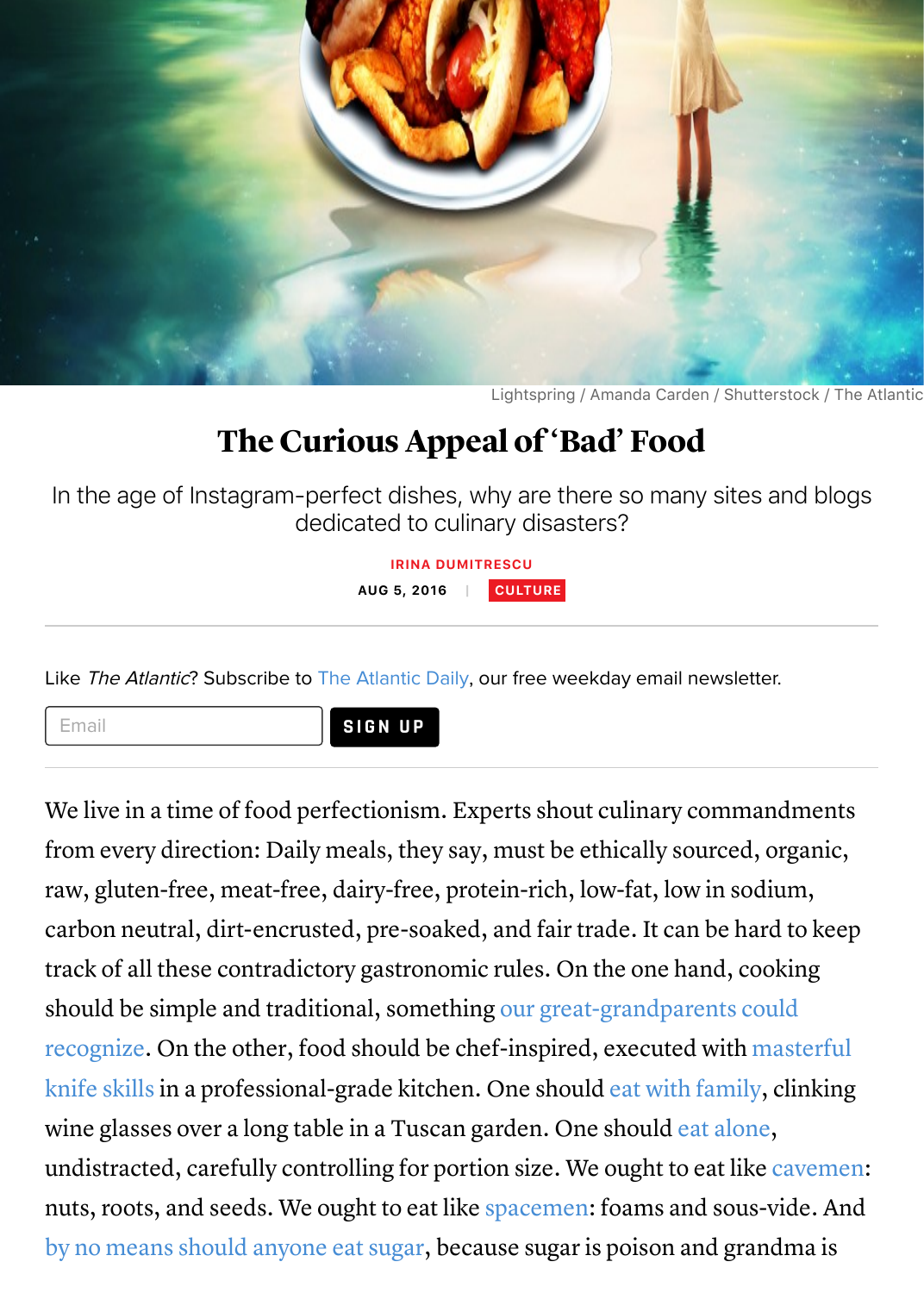trying to kill us with those cookies.

At the same time, there appears to be growing interest in food that breaks rules. On blogs, in Facebook groups, in listicles and Tumblrs, people are celebrating "bad" food—dishes that are disastrous, unattractive, or just unhealthy. Some poke fun at the mishaps of chefs, bakers, and cookbook authors, like the website Cake Wrecks, with its pictures of tragically ambitious professional cakes. Other online collections, like the [Gallery of Regrettable Food](http://www.lileks.com/institute/gallery/) and Vintage Food Disasters, are filled with scans of disgusting-looking concoctions from old cookbooks. Websites like Someone Ate This celebrate the failures of home cooking in triumphantly unappetizing photos. Even Martha Stewart, who made a generation of homemakers feel inadequate, has been tweeting revolting photos of her meals, to general delight and horror.

Why has bad food become so popular? Didn't Julia and Alice and Jim and Marcella teach modern home cooks to draw on the best that continental cuisine had to offer, to buy fresh, local ingredients and treat them with respect? Which part of the culinary revolution was it that led to [deep fried lasagna rolls](https://peepmyeats.com/2015/07/11/deep-fried-lasagna-rolls/) or Mac n' Cheetos? At a time when blogs, YouTube videos, and specialized cookbooks can help even a novice produce respectable results in the kitchen, why are folks are turning to 1960s recipes to make jellied chicken and Busy Lady Beef Bake? Often, the more stomach-turning the dish, the more gleeful the prose about it, as if making terrible food somehow maintained the noble tradition of human ingenuity and experimentation. Once, humanity asked if it could walk on the moon. Now, it aims to recreate the nightmare of Tuna and Jell-O Pie.

ARTICLE CONTINUES AFTER ADVERTISEMENT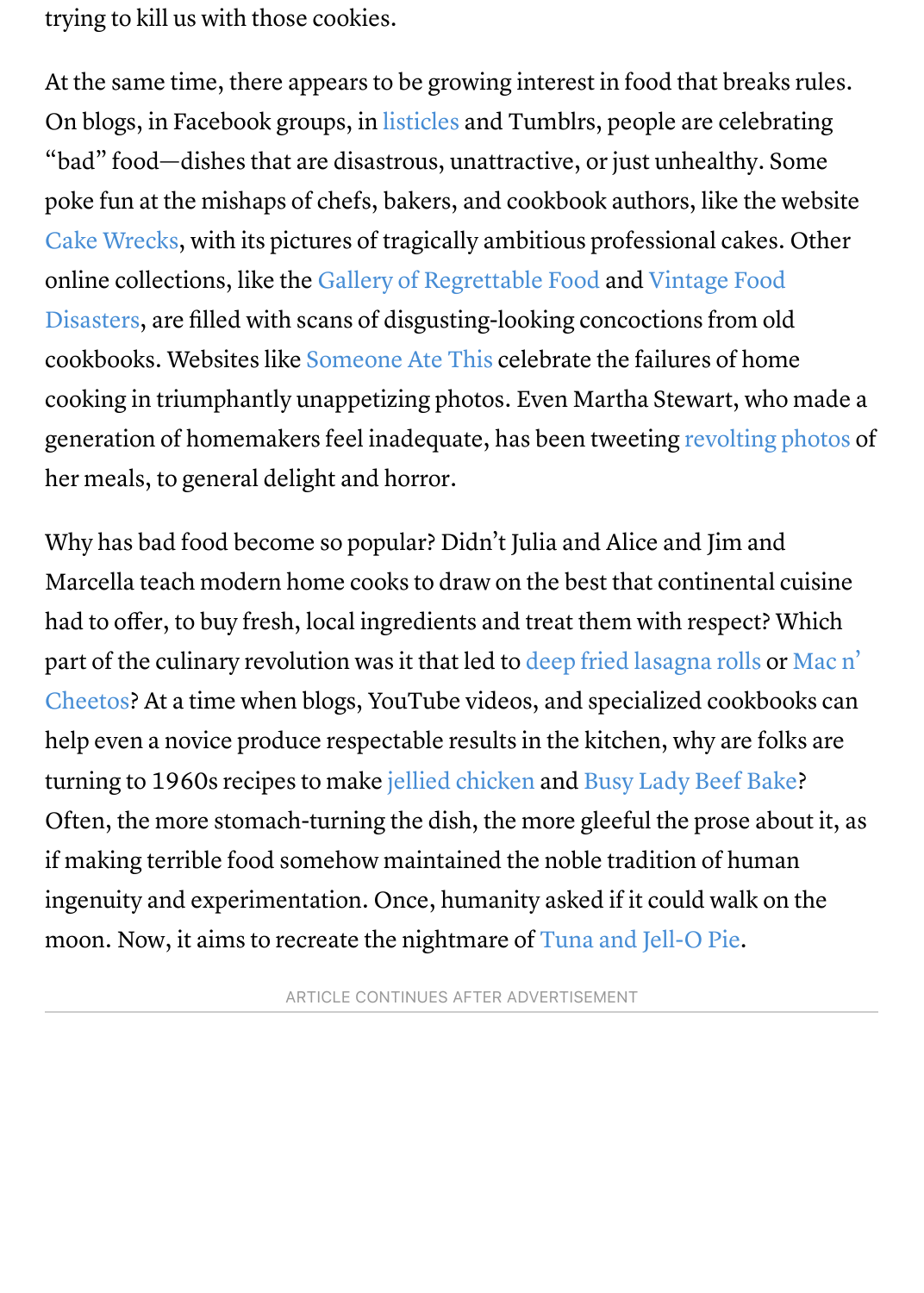#### **Antieke Tafels**



Grote collectie antieke tafels, meer dan 350 tafels op voorraad.

 $\triangleright\times$ 

The current Rabelaisian relish for outrageous food is, at least partly, a playful rebellion against the excesses of gastronomic prescriptivism. After decades of being warned against butter, salt, coffee, chocolate, wine, and anything else that makes life on this miserable planet worth enduring, food lovers learn that they are healthful after all. (In fact, it was the foods people replaced them with margarine, energy drinks, artificially sweetened desserts—that were deadly. Oops.) In the face of rapidly changing scientific recommendations, it feels liberating to throw caution to the wind and deep fry a Big Mac—or to at least fantasize about doing it.

# Food serves a variety of purposes, only one of which is nutrition.

Then there are aesthetic standards. It's one thing for magazines and cookbooks to have polished photography and food styling. They are professional productions, and most reasonable people do not expect what they cook in their home kitchen to turn out looking exactly like it did in *Bon Appetit*. But food blogs, Instagram, and Pinterest are also filled with glossy, sunlit photos of organic mason-jar meals and caramel-drizzled cupcakes. Theirs is a dark beauty. They suggest that homecooked food could look that luscious, that perfect, given a little care and knowledge.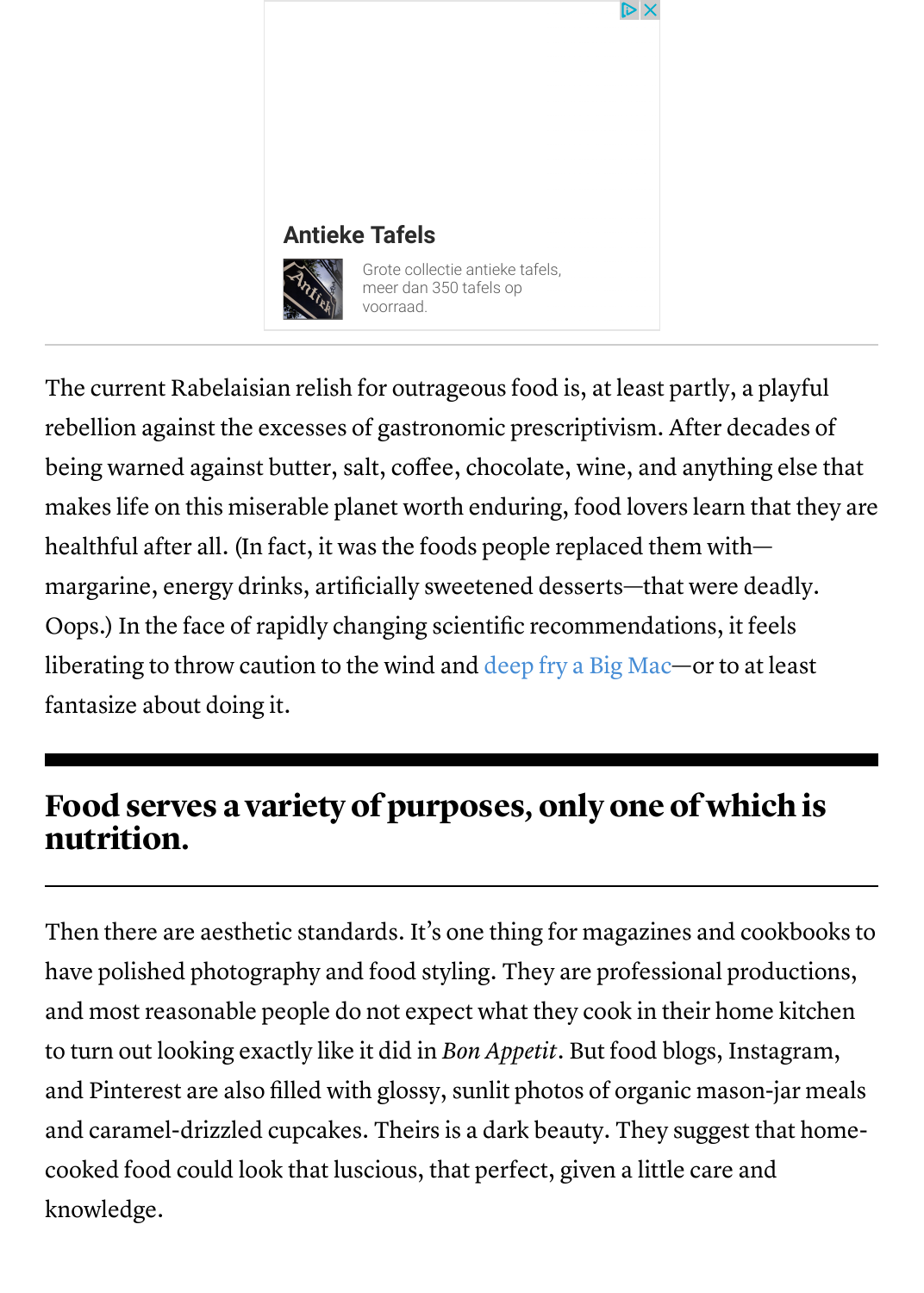In most cases this is impossible. The majority of people who cook do so under limiting conditions: tired after a day's work, in haste, on a budget, to please a child's picky palate, using leftovers, with processed ingredients, without the special oil or herb that would have required a trip to a distant supermarket. They serve their meals on actual plates, not on slate slabs or rustic chopping boards. Their food is tinged yellow or blue depending on the light bulb they eat it under. Real homemade food often looks like failure, but it's not. Feeding yourself or others is a success, an act of love, even when the meal resembles unappetizing brown mush. This is why it's sometimes necessary to celebrate culinary disasters. They reveal the reality of cooking: tedious but necessary chore, creative outlet, daily ritual.

There's also something deeper to the current fascination with bad food, whether it's unhealthy, inelegant, unpopular, or just plain ugly. Food serves a variety of purposes, only one of which is nutrition. Shared meals strengthen communities, while food restrictions serve to keep groups of people apart. Culinary preferences signal one's class, ethical stance, or outlook on the world. The foods we eat, and especially the ones we talk about eating, tell others how we understand our bodies: sensitive or resilient, hardworking or overflowing, rebellious or disciplined. In short, food offers ways of telling stories about who we are and where we come from. And bad food does this better than good.

Jay Rayner, the *Observer*'s restaurant critic, recognized that terrible food makes for good narrative when he collected his harshest reviews into a slim volume titled *My Dining Hell*. Excellent restaurants are all alike, he points out in his book, a curse for the critic forced to find fresh ways of describing a yawningly pleasant experience. It is indeed easy for descriptions of good food and happy culinary memories to become cloying, as so many food blogs prove. How many more scrumptious, luscious desserts, or meltingly tender meats can readers stand to hear about? How many more inspirational grandmas, tending to the stove? Badness, on the other hand, is specific and endlessly varied. There are so many culinary catastrophes, each one with its own individual meaning.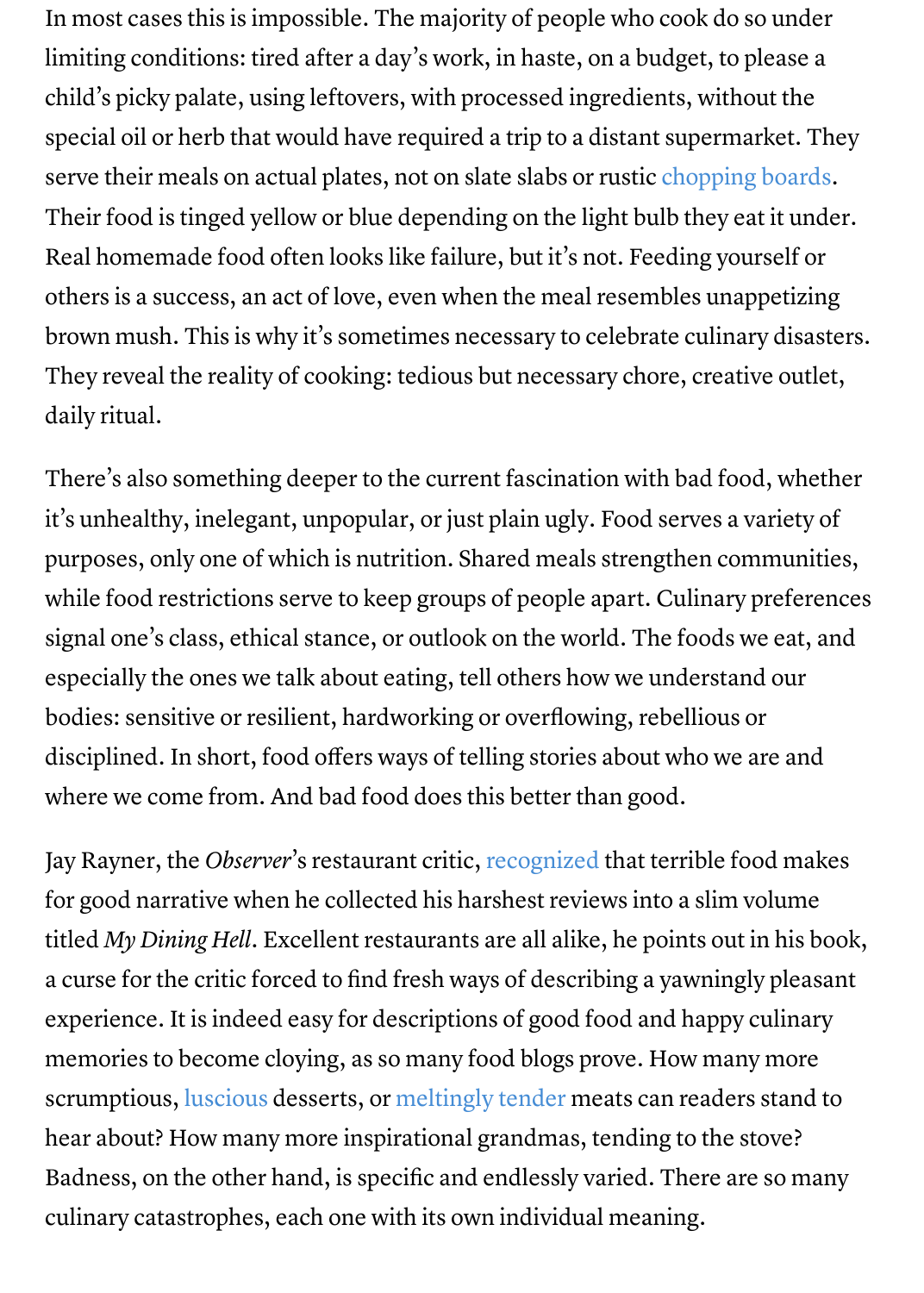In the kitchen, it's easy to founder in telling ways, with ingrained habits leading to strange fusions and awkward flavors. When I was growing up in Toronto, my mother would occasionally try her hand at a Chinese stir fry. Despite the Food Network's best efforts at instruction of the masses, her stir fries always tasted suspiciously like the Romanian food we usually cooked. No amount of soy sauce could take them out of the Balkans. One day I visited a friend whose Indian-born mother announced she would make us—what else?—a stir fry. I laughed when I tried the result, a sauté that ever so slightly resembled a curry. In their enthusiasm for the new, our mothers drew on the old: the familiar spices and techniques that gave their cooking an accent.

Ad

### Much of what is important about culture lies in marginal cooking.

Even more revealing are the intentional monstrosities: those dishes eaten alone, late at night, generally in front of a screen. Or perhaps with a relative or friend who shares the same predilection. I recently asked my friends about the meals they eat when nobody's looking, their secret gastronomic loves. The answers came fast and thick—people like to confess to odd proclivities—and I began to notice a few patterns.

Many of my friends' guilty cravings are for wallops of predictably intense flavor: Nutella or peanut butter eaten straight from the jar, ketchup on everything, endless applications of Vegemite. They admit to loving processed food: Cheez Balls, Fun Dip, Froot Loops, Little Debbie Tree Cakes, instant mashed potatoes with bacon and cheese eaten dry from the packet. They like the intensity of burnt toast, popcorn, even chocolate, and the kick of weird combinations, like Doritos dipped in soft-boiled eggs. These are foods that speak of abandon, of a sensibility beyond diets and refined taste. One woman wrote that she loved drunk food cheap, greasy pizzas, street meat—because it reminded her of eating what she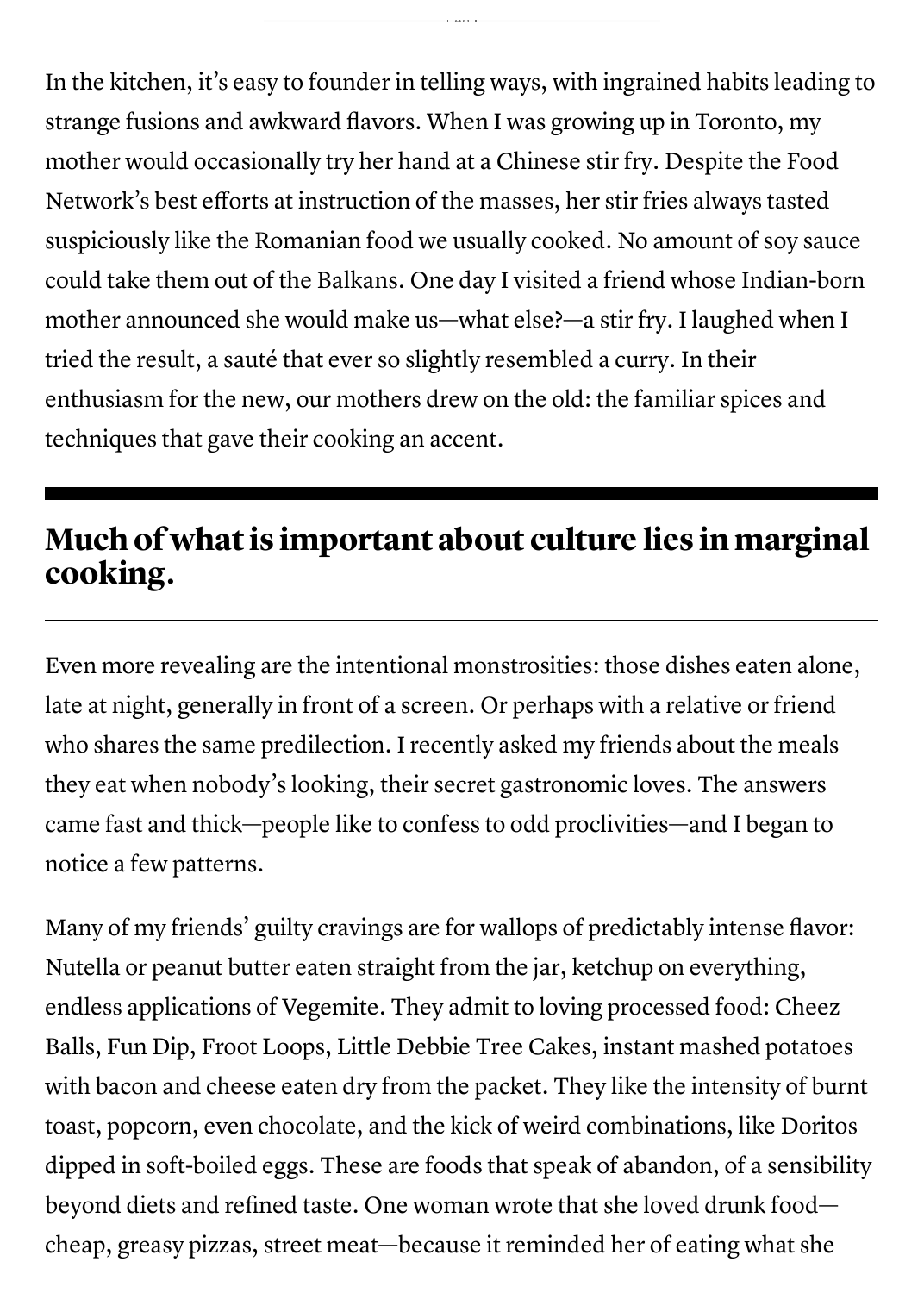wanted without guilt.





The vast majority of responses were also connected to childhood memories, usually carb-rich: macaroni and cheese (processed, not home-made), ramen (preferably the cheap kind), Wonder bread sandwiches filled with potato chips, sugar, or nonpareils. Men, in particular, seemed to have a talent for pleasing kids and grandkids with strange improvisations when women are out of the house. Respondents told me about the toast with cinnamon and sugar dad made for breakfast, or the mashed potato sandwiches with mint sauce that were a grandfather's specialty.

Most interesting, and most varied, were foods that people associated with the places they came from. I do not know if fried bologna and ketchup sandwiches are really "a Buffalo NY thing," as one woman insisted, or if Hormel Vienna Sausages on white bread with mustard are typical to Mississippi. What struck me was that people held on to the memory of these simple sandwiches as a marker of home. A German friend recalled pressing a Mars bar into a hot bread roll bought from the local bakery, and inhaling the gooey treat in seconds. A friend from Russia thought back to the raw onion salad, dressed only with mayonnaise, she made for herself when there was nothing else to snack on.

By now it should be clear that there is, in fact, no such thing as "bad" food. There's only food someone else considers bad. People craft identities and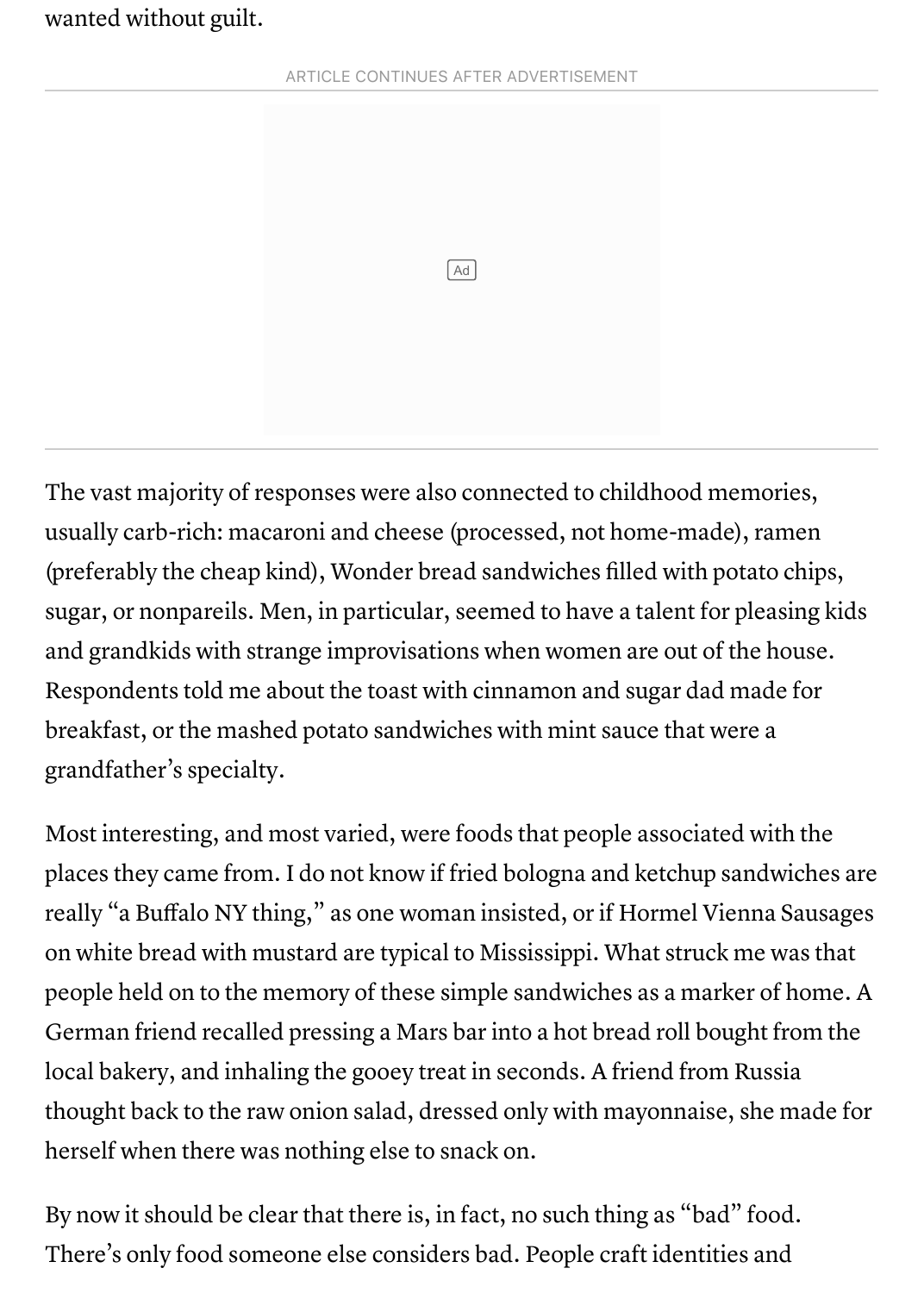relationships through such differences in taste: In college, two friends and I took advantage of a local store's six-topping special to develop a pizza we considered divine. It featured chicken, roasted red pepper, hot peppers, feta, pineapple, and extra cheese, and when other students came to our dorm room to bum a slice, they left after one look at the pie. Naturally, "The Pizza" became a great source of bonding, a meal only we three could love.



What's more, so-called bad food is often intensely good. Martha Stewart defended her hideous food tweets by saying the meals were delicious, and she was right: Ugly pictures are a reminder that food can taste wonderful and be deeply nourishing even when it's not styled for a photo shoot. How a dish looks tells us little about how it tastes, especially since the long cooking that produces complex flavors often also results in uncomely brown mush. On the other hand, food that's bad because it breaks rules can offer an unexpected thrill. In *The Language of Food*, the linguist Dan Jurafsky explains the fad for bacon ice cream as a pleasurable violation of American food conventions—pork should be in the main course, and dessert ought to be sweet, so combining them feels rebellious and fun. This kind of playful fusion is trendy, but it's also, as Jurafsky points out, how culinary innovation happens.

It's a cliché by now that food is culture. But it needs to be added that much of what is important about culture lies in marginal cooking. People so often look to the highs to understand their relationship with food, but they also need to look to